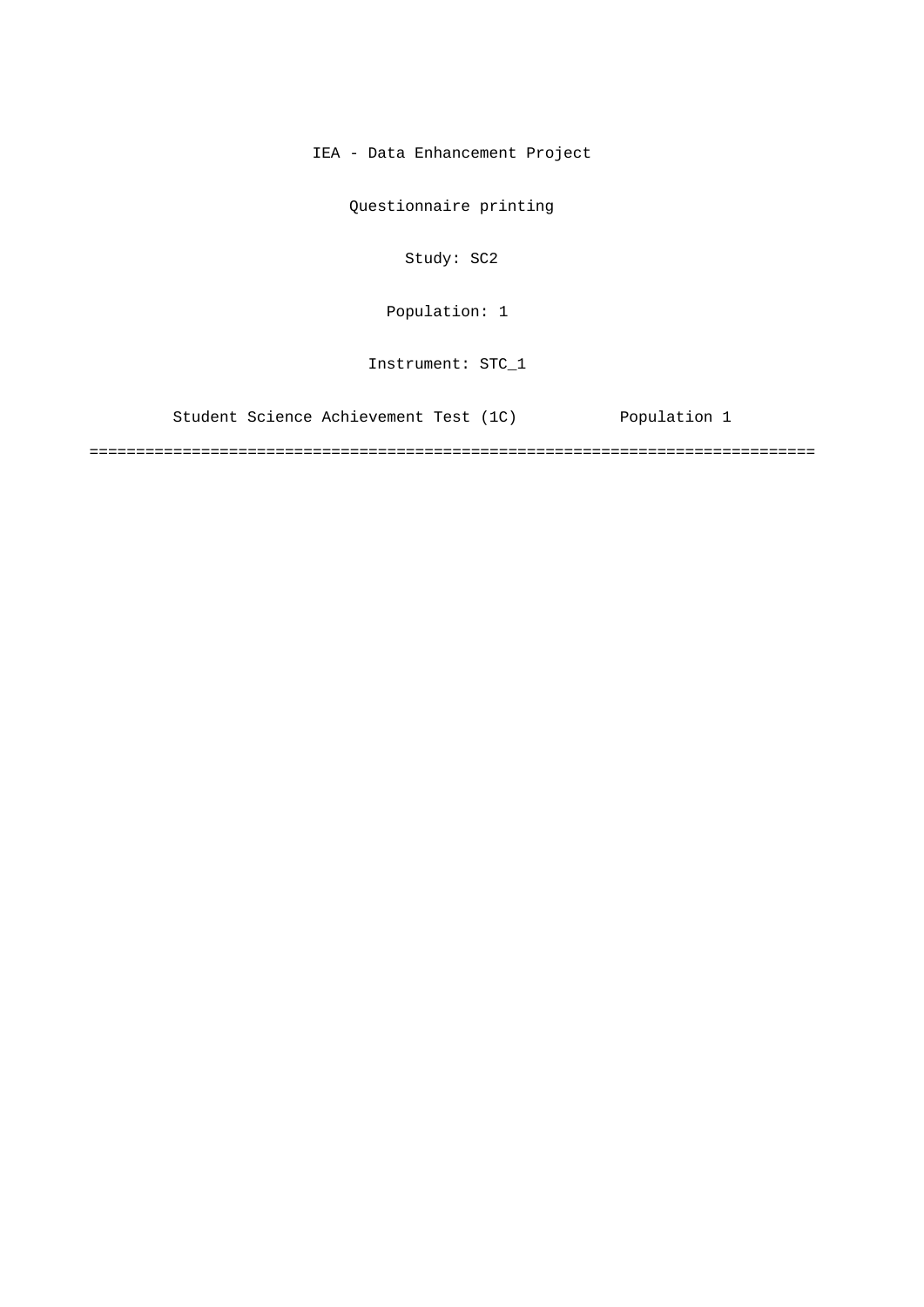------------------------------------------------------------------------------ ------------------------------------------------------------------------------ ------------------------------------------------------------------------------ ------------------------------------------------------------------------------ ------------------------------------------------------------------------------ ------------------------------------------------------------------------------ ------------------------------------------------------------------------------ ------------------------------------------------------------------------------ 1 Which one of these animals does \*not\* lay eggs? A chickens B dogs C frogs D turtles E ducks P1C01 2 Rain and running water can wash away good soil. This is called erosion. [ 5 pictures ] The diagrams show five different types of places. From which place is soil most likely to be washed away? A 1 - barren flat B 2 - bush flat C 3 - barren slope D 4 - bush slope E 5 - grassland flat P1C02 3 Why do humans need lungs? A to hold the chest out B to protect against germs C to move different parts of the body D to pump the blood through the body E to let oxygen enter the blood P1C03 4 These pictures show different stages in the growth of a frog. [ 4 pictures: near-frog, tadpole, frog-jelly, frog ] In what order do these stages occur? A 1, 2, 3, 4 B 2, 1, 3, 4 C 3, 2, 1, 4 D 2, 3, 4, 1  $E$  4, 1, 2, 3 P1C04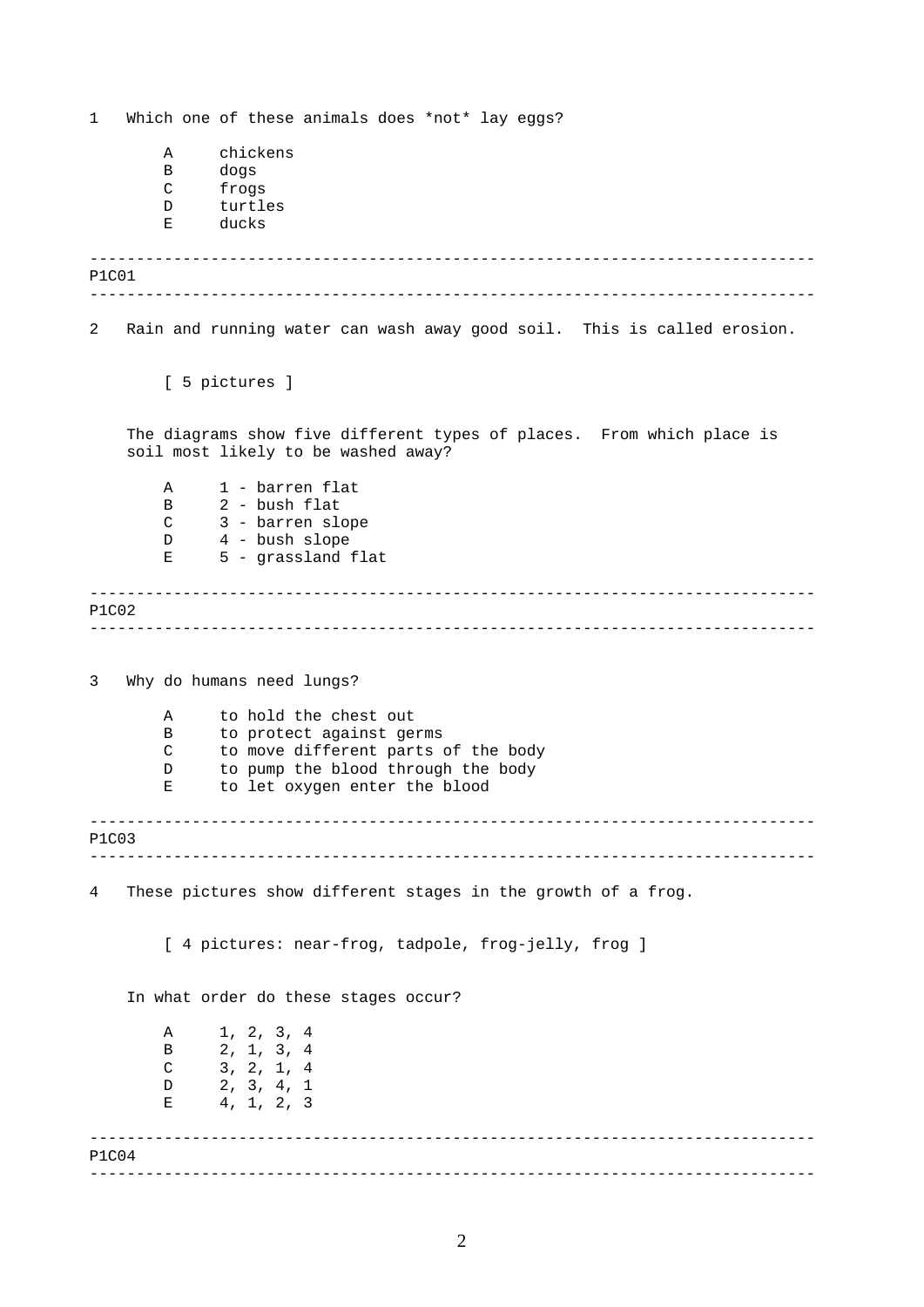5 The following diagrams show a dry cell (torch battery) and a globe connected by wires to various substances.